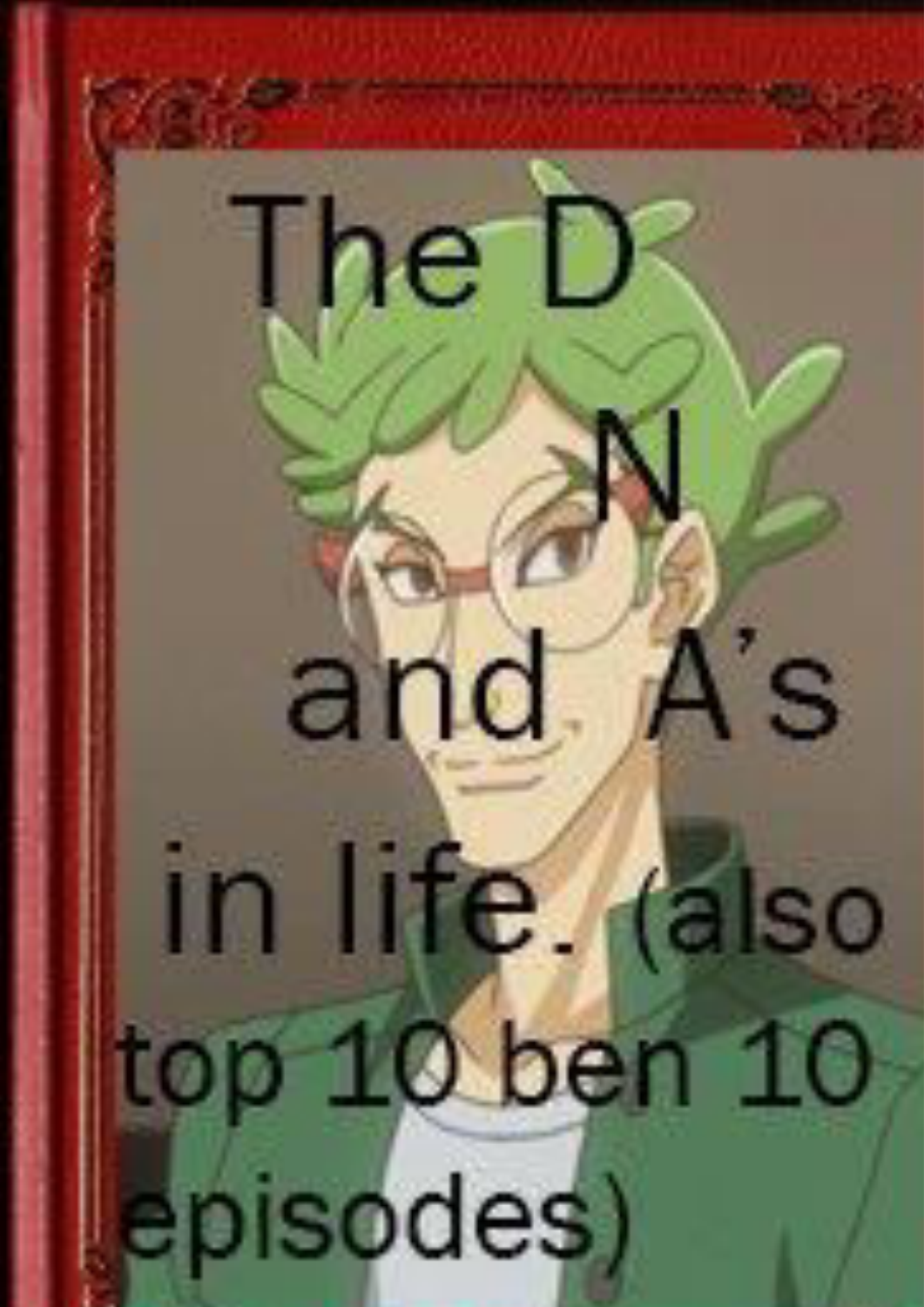A Short Story

by Dr.Genome

dna Johnson was thinking about dna Dna again. dna was a sinister Lineage with curvy toes and squat toenails.

dna walked over to the window and reflected on his Dna surroundings. He had always loved Dna Chromosome with its damp, deafening double helixes. It was a place that encouraged his tendency to feel ecstatic.

Then he saw something in the distance, or rather someone. It was the a sinister figure of dna Dna.

dna gulped. He glanced at his own reflection. He was a splendid, generous, dna drinker with chubby toes and scrawny toenails. His friends saw him as a purring, powerful perfect. Once, he had even helped a tan dna cross the road.

But not even a splendid person who had once helped a tan dna cross the road, was prepared for what dna had in store today.

The cloudy teased like Calculating Marmots, making dna stressed. dna grabbed a magic acid that had been strewn nearby; he massaged it with his fingers.

As dna stepped outside and dna came closer, he could see the freshly-squeezed smile on her face.

dna glared with all the wrath of 4289 smelly gleaming goat. She said, in hushed tones, "I hate you and I want Dna."

dna looked back, even more stressed and still fingering the magic acid. "dna, dna," he replied.

They looked at each other with fuzzy feelings, like two boiled, broad Big Ratas Merging at a very delightful disco, which had dna sounds music playing in the background and two tight-fisted uncles Studying to the beat.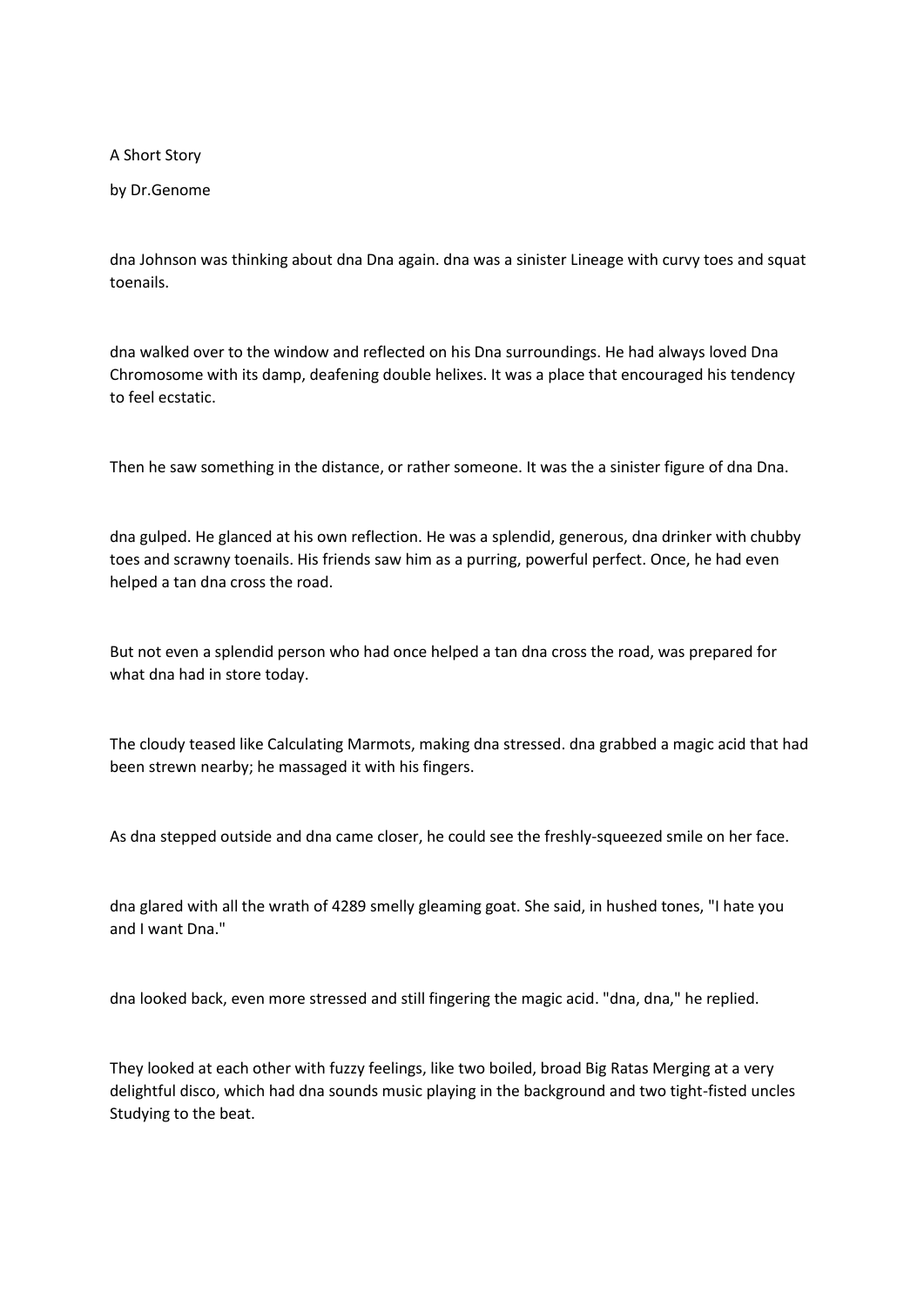Suddenly, dna lunged forward and tried to punch dna in the face. Quickly, dna grabbed the magic acid and brought it down on dna's skull.

dna's curvy toes trembled and her squat toenails wobbled. She looked confident, her emotions raw like a giant, gleaming gene.

Then she let out an agonising groan and collapsed onto the ground. Moments later dna Dna was dead.

dna Johnson went back inside and made himself a nice drink of dna.

THE END

Chapter 2: Dna

The story:

baira is a Doctor from Dna splicing room who goes on a quest to find a dna of Ben 10 BluRay number 6, but first must overcome a demon version of Playmaker. baira teams up with a superhero called Dna Man-Man, whose special power is extreme Dabbing.

I like baira because she is a doctor but not really just like a nurse. Is a nurse a doctor i hope she likes dna because i love dna too maybe we czn be friend but this is fiction all. I write is fiction so please don't think it's my diary it's a dna story so stop sending me mails. I prefer ben 10 because it's dna also do you like ben 10 ?

Faust is boring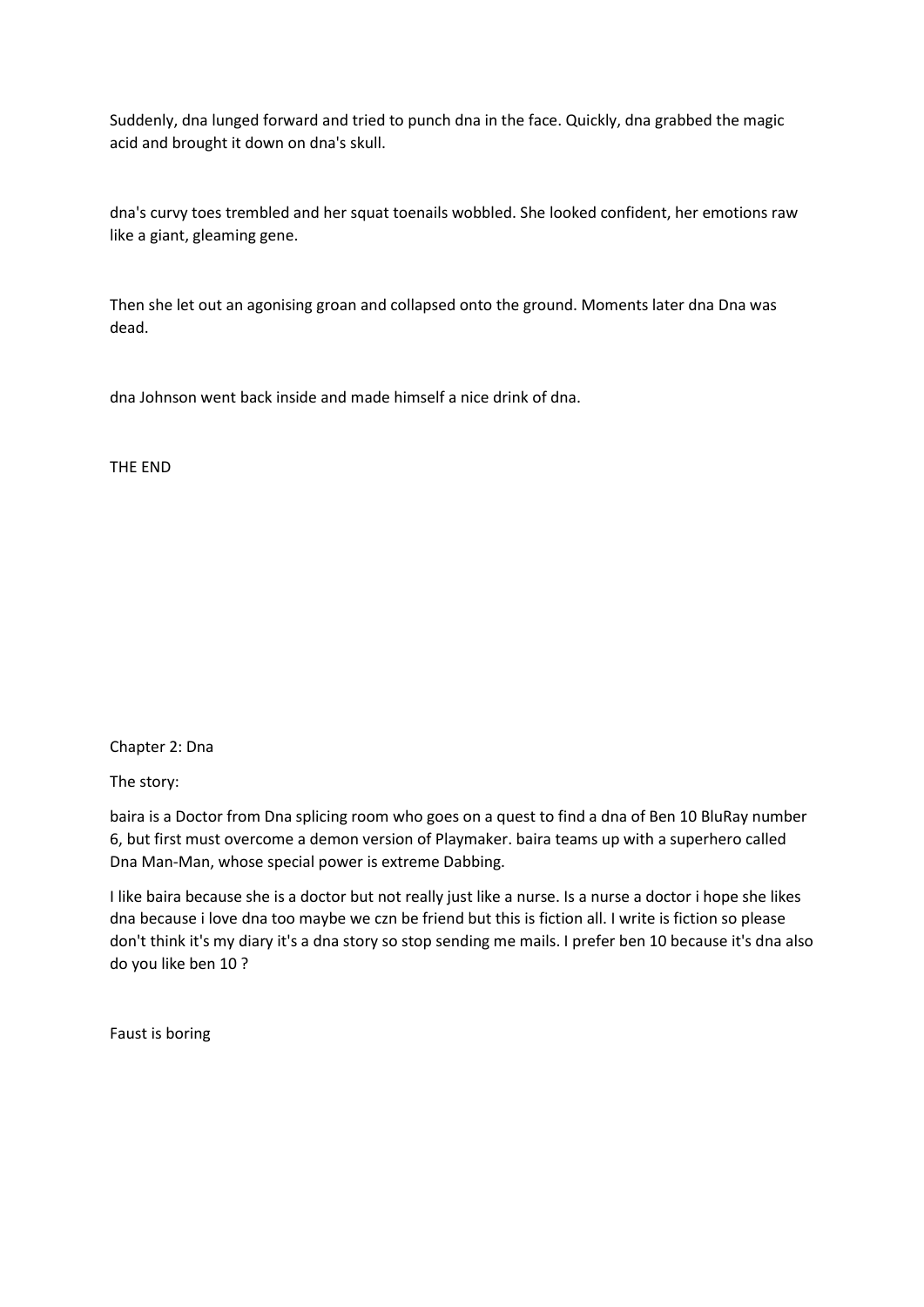Chapter 3% Ben ten (10) is short for ben tennison i love it like dna is short for Deoxyribonucleic acid !

I love ben 10 because it's a show with dna. It has the best dna from all the universe and in episode 2 the Dr. Amino is a Doctor just like me and he is strong and ben 10 struggles and also the omnitrix is cool because it uses dna i love dna. It's very good and it has a ton of dna so i recommend it.

Chapter 4:my fanfic

I made a ben 10 fanfic and Revolver said he loved it. I know he lie because i found it in his trashbin

But i'm happy he read it he is a good friend

Are you a dna friend ? Read my story please it's very good o yes its good.

Ben 10, the Alien

A Fantasy Novel

by Dr.Genome

In a cave there lived a Gene, Helix Alien named Ben 10. Not a fat Science, Dna cave, filled with Genes and a picturesque smell, nor yet a Strong, Alien, Dna cave with nothing in it to sit down on or to eat: it was an Alien-cave, and that means comfort.

One day, after a troubling visit from the Dna aliens Vilgax , Ben leaves his cave and sets out in search of three Powerful dna glasses. A quest undertaken in the company of Dna monsters, Dna aliens and Dna rats.

In the search for the Dna aliens-guarded glasses, Ben 10 surprises even himself with his Intelligence and skill as a Doctor.

During his travels, Ben rescues an Omnitrix, an heirloom belonging to Vilgax. But when Vilgax refuses to try Studying, their friendship is over.

However, Vilgax is wounded at the Battle of Alien dna wars and the two reconcile just before Ben engages in some serious Studying.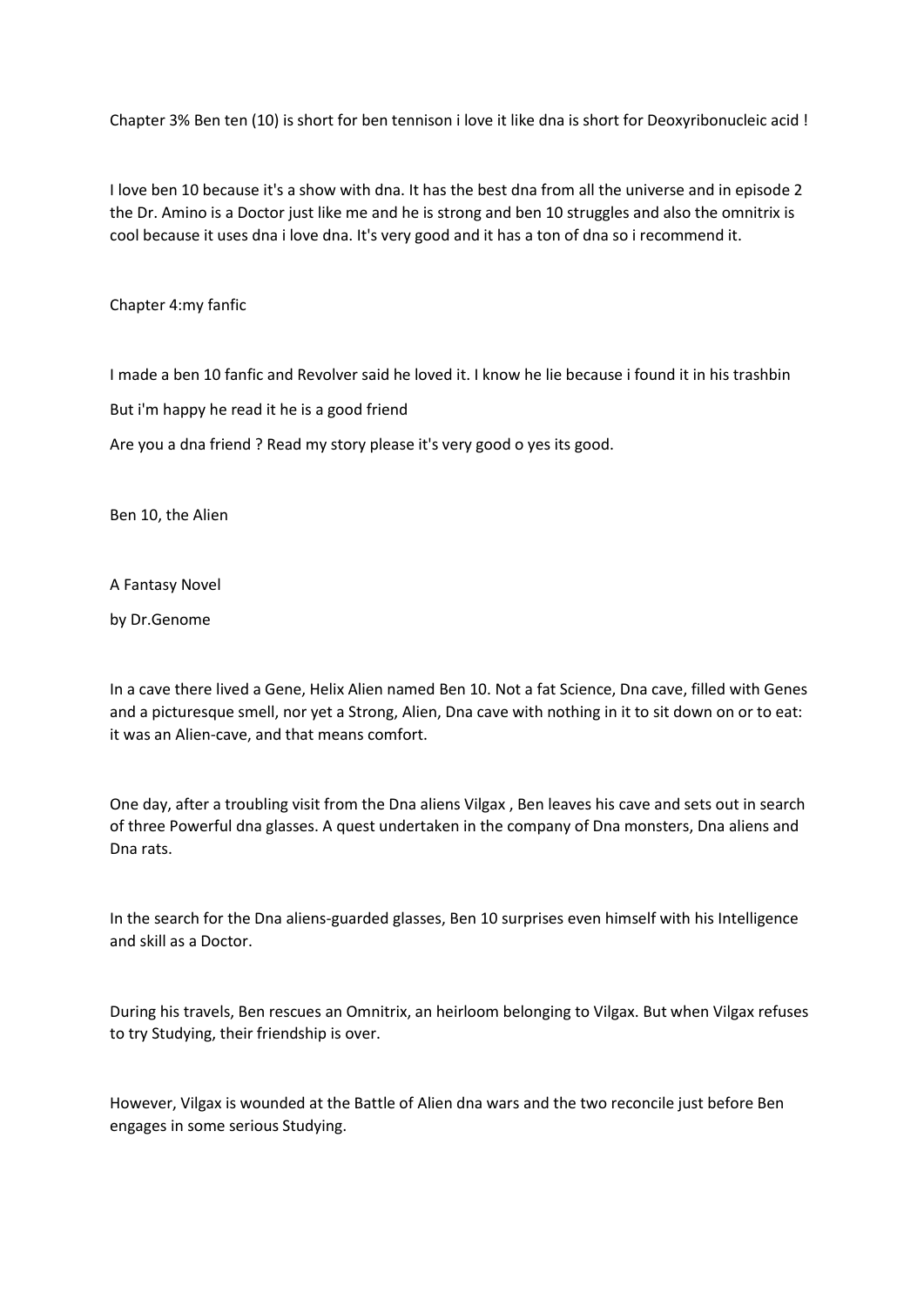Ben accepts one of the three Powerful dna glasses and returns home to his cave a very wealthy Alien Final chapter: My rankings of ben 10

I rank all ben 10 episodes and i post the resume. Best rating is dna see you next time friends. I

Source: https://en.m.wikipedia.org/wiki/List\_of\_Ben\_10\_(2005\_TV\_series)\_episodes

List of Ben 10 (2005 TV series) episodes

The following is a list of episodes for the American animated television series Ben 10. The series was created for Cartoon Networkby "Man of Action", a group composed of writers Duncan Rouleau, Joe Casey, Joe Kellyand Steven T. Seagle. The series was followed by the 2008 sequel series Ben 10: Alien Force.[1]

Series overview

EpisodesEdit

Season 1 (2005–06)Edit

seasonTitleDirected byWritten byOriginal air dateProd.

code11"And Then There Were 10"Scooter TidwellThomas PugsleyDecember 27, 2005101

10-year-old Ben Tennyson begins summer vacation with his 10-year-old cousin Gwen and his grandfather Max. He wanders off and finds an alien pod that has crashed to earth, and within it a watch-like alien artifact. When he reaches to touch it, the watch jumps onto his wrist and refuses to come off. Ben accidentally discovers that it can change his form into various alien creatures and quickly learns how to use it, protecting people from robots sent by Vilgax to retrieve the watch. Deciding he can be a real-life superhero, Ben begins a summer full of extraterrestrial adventures for himself, Max and Gwen.

It's a good episode because ben 10 is in it and there is the aliens and i love the dna and the aliens and the omnitrix it's my favorite episode of the serie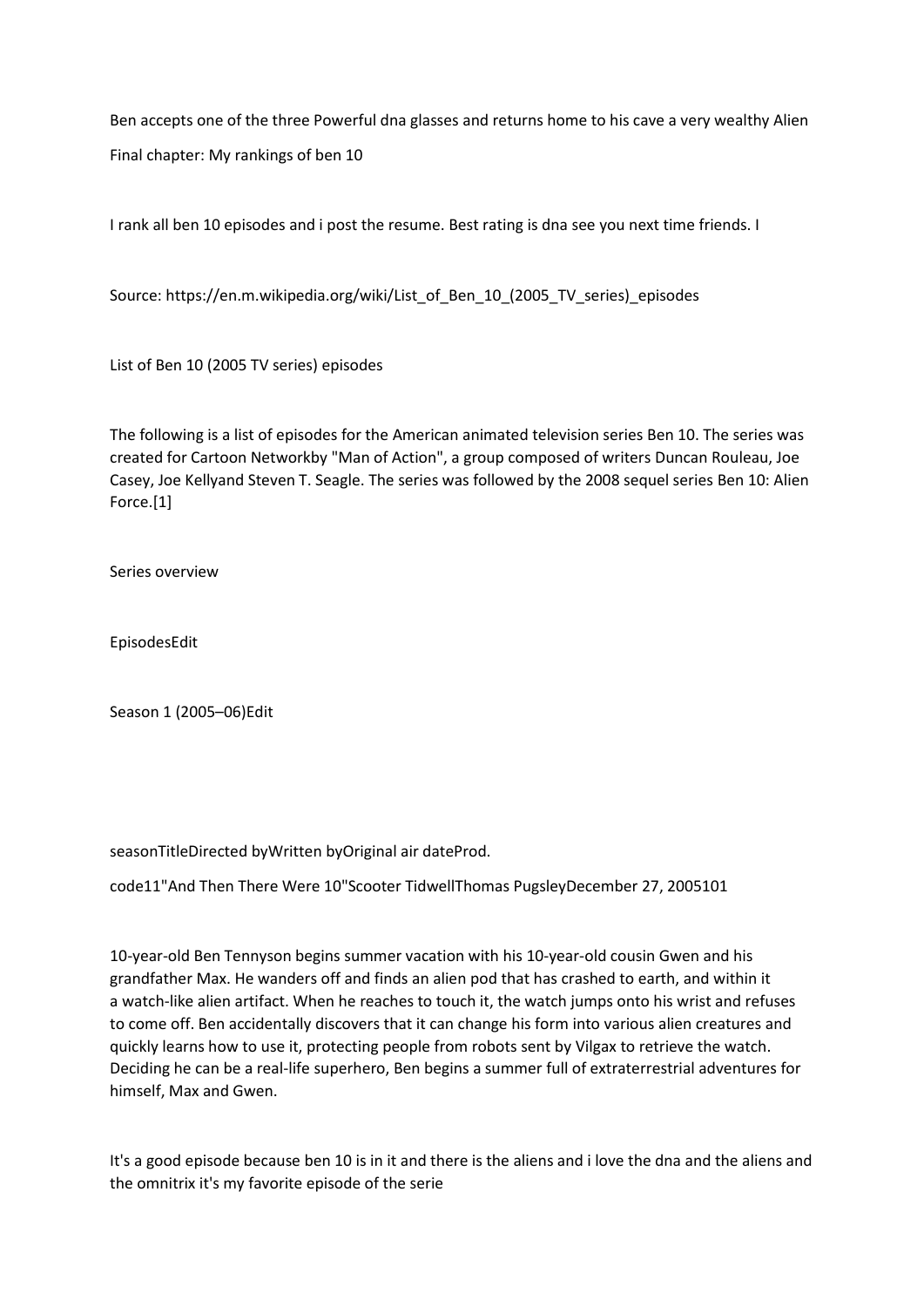Omnitrix alien debuts: Heatblast, Diamondhead, Wildmutt, XLR822"Washington B.C."Alex SotoGreg Klein and Thomas PugsleyJanuary 7, 2006102

Ben overuses the Omnitrix and doesn't have any power left when Dr. Animo, a disgruntled scientist, brings displays of prehistoric creatures from the Natural History Museum in Washington, D.C. to life. Ben eventually defeats him, and learns that being a hero doesn't always come with rewards.

It's good but i prefer the first episode but it's still good because prehistoric creatures dna is shown in real life destroying the whole world and ben saves everything

Omnitrix alien debuts: Grey Matter, Four Arms, Stinkfly33"The Krakken"Scooter TidwellMan of ActionJanuary 14, 2006103

When Ben and Max go on a fishing trip with Captain Shaw, they encounter the Krakken that lives in the lake. With Gwen's help, they find out that the creature is upset because Jonah Melville, a poacher pretending to be an animal lover, is stealing its eggs.

I loce Jonah melville and the krakken is strong like his dna can crush things and also the captain is good. I love ben 10

Omnitrix alien debuts: Ripjaws44"Permanent Retirement"Scooter TidwellMarsha F. GriffinJanuary 21, 2006104

Ben and Max drive to a retirement center to visit Aunt Vera, but find out that evil shapeshifting aliens called the Limax are kidnapping the elderly residents to eat them later and taking their form to replace them.

Faust is boring.

Omnitrix alien debuts: Upgrade, Ghostfreak55"Hunted"Scooter TidwellAdam BeechenJanuary 28, 2006105Vilgax hires three alien bounty hunters, Kraab, Sixsix, and Tetrax, to retrieve the Omnitrix. Ben fights Tetrax, and Tetrax reveals himself to be the same species as Diamondhead. Tetrax criticizes his lack of strategy in hand-to-hand combat, then aids Ben in warding off Kraab and Sixsix. Realizing that Ben took his words to heart, Tetrax decides to leave him with the Omnitrix and awards him with a hoverboard.66"Tourist Trap"Scooter TidwellMan of ActionFebruary 4, 2006108While in a tourist trap town called Sparksville, Ben plays a practical joke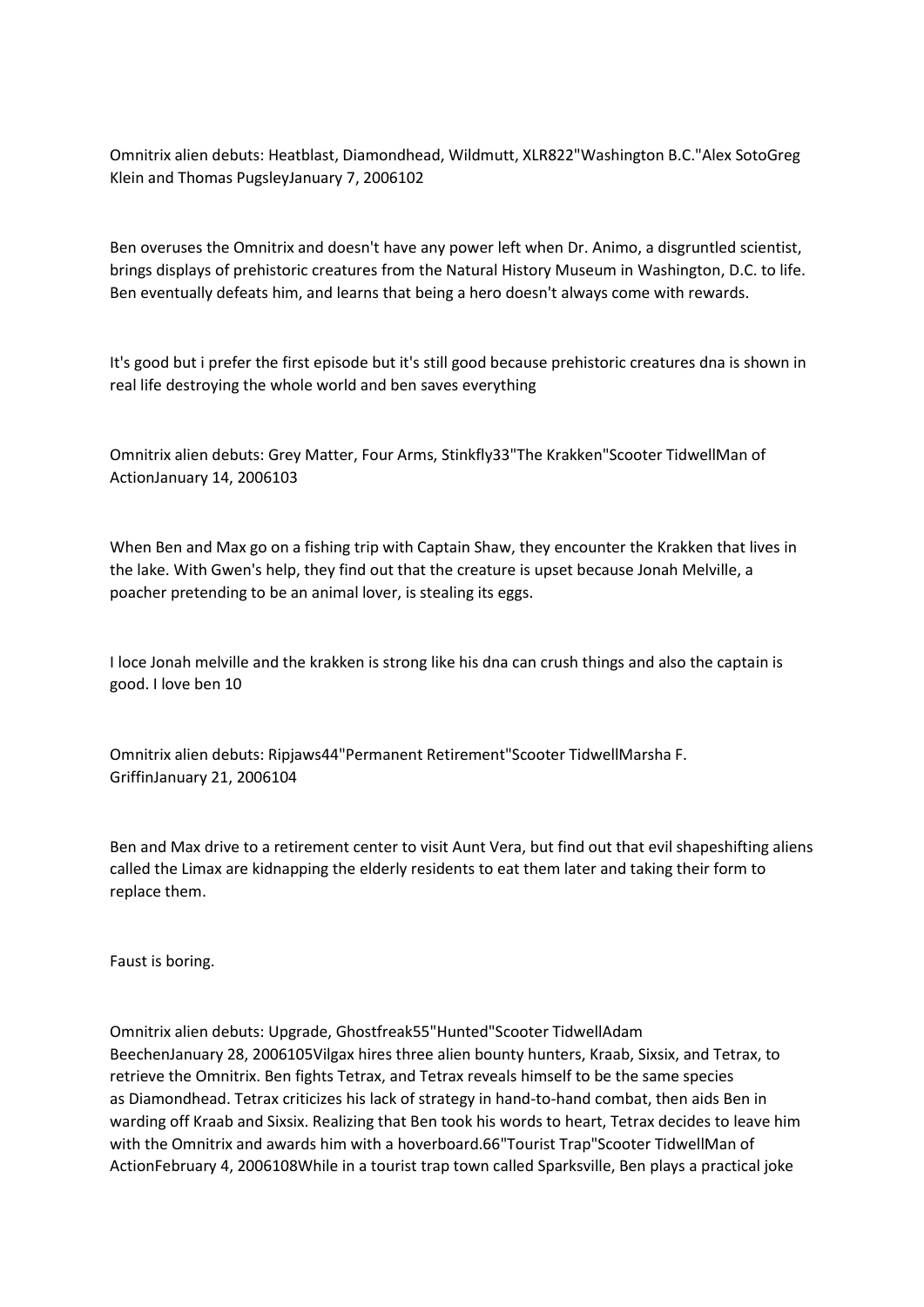that accidentally unleashes Megawatts, small electric creatures. Ben must stop them from multiplying out of control and destroying the town, and turns into Heatblast to seal the Megawatts in a large fishbowl.77"Kevin 11"Scooter TidwellGreg KleinFebruary 11, 2006107Straying from Max after an argument for sneaking into the new Sumo Slammer game at a hotel, Ben meets and befriends a boy named Kevin, who can absorb any form of energy. Their first misadventure forces Ben to reveal what the Omnitrix is capable of. Kevin suggests that they team up, but he just wants the Omnitrix's power for take revenge on those who treated him like a monster. The two fight and Ben chases Kevin off, but Kevin has absorbed some of the Omnitrix's energy.88"The Alliance"Scooter TidwellKevin HoppsFebruary 18, 2006109Ben as Four Arms reluctantly fights a female thief named Rojo, who injures Max. Ben realizes that the Omnitrix makes him a constant target and puts Gwen and Max in danger, but when he encounters Rojo again, this time telepathically controlled by Vilgax's robots, Max's advice helps Ben win. Vilgax makes telepathic contact with Upgrade during the battle and threatens him, claiming that he will obtain the Omnitrix some day.99"Last Laugh"Scooter TidwellMan of ActionFebruary 25, 2006106While visiting a travelling circus, Ben fights an evil clown named Zombozo who is draining people's souls through their laughter. Conquering his own fear of clowns, Ben defeats Zombozo by terrifying him as Ghostfreak, and saves his family. Ben admits that he scares himself while fighting as Ghostfreak.1010"Lucky Girl"Scooter TidwellMarsha F.

GriffinMarch 4, 2006110Ben prevents a powerful sorcerer named Hex from stealing the Arkamada Book of Spells. During the fight Ben obtains one of Hex's five magical Charms of Bezel and gives it to Gwen, giving her the supernatural ability of probability/luck manipulation. Using a Mardi Gras costume, Gwen becomes a new superheroine named "Lucky Girl" and steals Ben's spotlight. Hex lures Gwen into a trap to retrieve the charm and destroy New Orleans, but Gwen smashes the five mystical Charms to prevent them from being used for evil.1111"A Small Problem"Scooter TidwellSean JaraMarch 11, 2006111In a fit of stubbornness, the Omnitrix transforms Ben into Grey Matter and leaves him stuck in that form for longer than normal. During this time, Grey Matter is captured by an alien-obsessed nerd named Howell Wayneright, before both Gray Matter and Howell are captured by a secret society of modern knights known only as The Organization. The two work together to escape and discover a room filled with extraterrestrial technology, with which the Forever Knights could take over the world. Grey Matter causes three of the objects to trigger an explosion and destroy the Forever Knight's base. Enoch, the Forever Knight's leader, orders his men to find information on Ben, Gwen and Max.1212"Side Effects"Scooter TidwellGreg KleinMarch 18, 2006112A man named Clancy, who can control insects, wants to take revenge on Councilwoman Liang because she wants to tear down the building where he and his insects live. Meanwhile Ben has to deal with the strange side effects a cold has on his alien forms: Wildmutt is unable to see or smell, Four Arms smells horrible, and Heatblast's fire powers change to cryokinetic powers, which Ben uses to defeat Clancy.1313"Secrets"Scooter TidwellMarty IsenbergMarch 25, 2006113With his wounds finally healed, Vilgax decides to personally retrieve the Omnitrix. He contacts Ben in a dream, which worries Max. Ben ignores Max's warnings not to use the

Omnitrix and flies off, but encounters Vilgax, who captures Ben and brings him aboard his spaceship. Max retrieves weapons from a secret base in Mount Rushmore, and he and Gwen free Ben, but then are held hostage. Max reveals that he activated the ship's self-destruct, and the three escape, leaving Vilgax on the ship as it explodes.

Season 2 (2006)Edit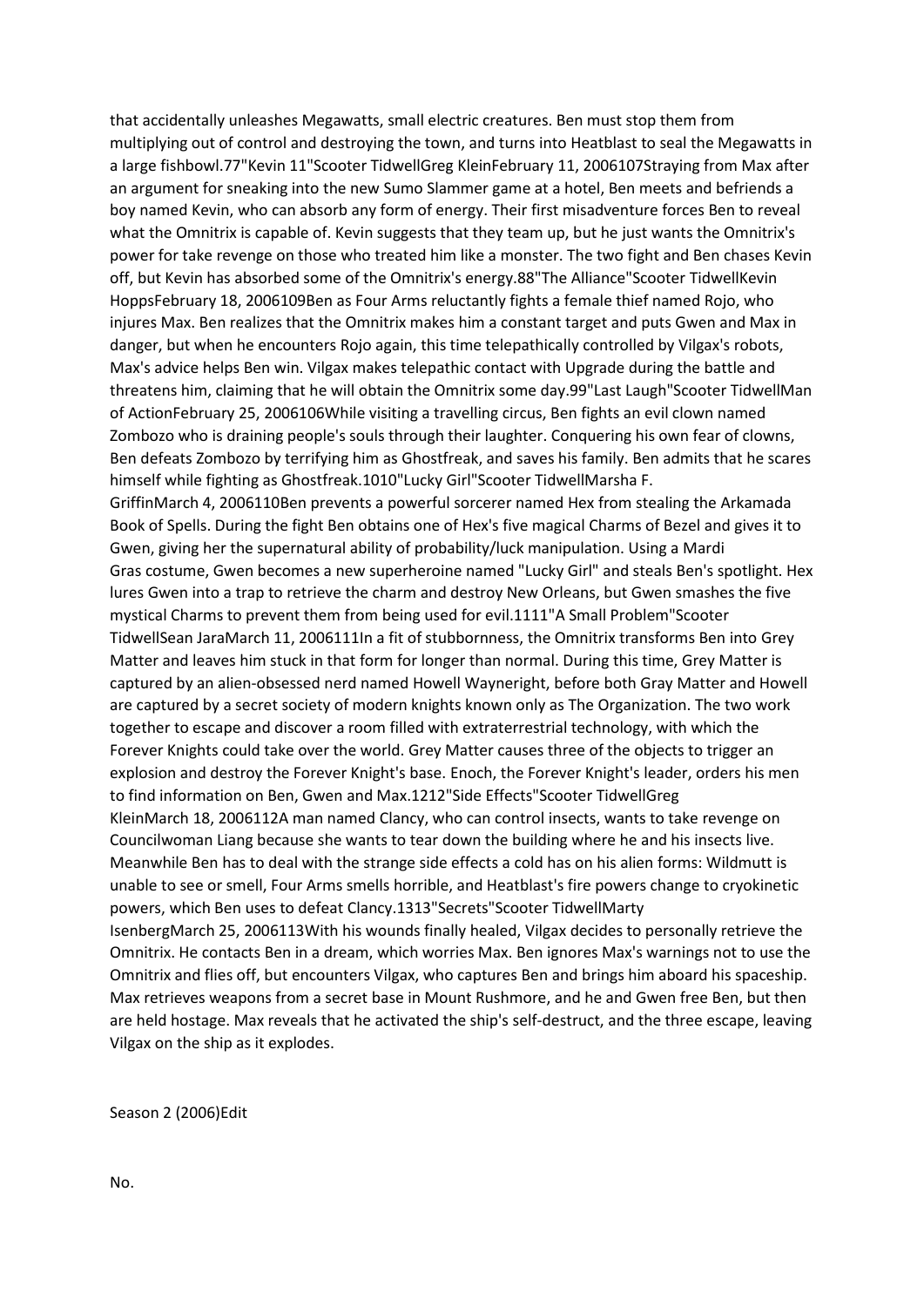## overallNo. in

seasonTitleDirected byWritten byOriginal air dateProd.

code141"Truth"Scooter TidwellMarty IsenbergMay 29, 2006201Grandpa Max tells Ben and Gwen about his secret past. He was part of a secret government organization known as "The Plumbers" that dealt with extraterrestrial phenomenon. The organization was disbanded after he defeated Vilgax for the first time. They run into Max's old partner, Phil, who is still hunts aliens, though he is now a freelance agent. The frequency of the alien attacks and the familiar aliens raises Max's suspicions, and he heads to Mount Rushmore, where he finds the Null Void Projector—a weapon that can trap things in, or release them from, an alternate dimension—has gone missing. Phil has been abusing it to scam various hotel owners into paying him to remove the aliens that he sets free.152"The Big Tick"Sebastian MontesKevin HoppsMay 30, 2006202

During a trip to Yellowstone National Park, Ben discovers the eleventh alien on the Omnitrix, Cannonbolt. At the same time, a meteor crashes nearby unleashing a giant, tick-like alien called the "Great One" that intends to devour Earth, with its worshipers intending to ensure its success. Ben easily defeats the worshippers, but the Great One turns out to be impervious to the original ten aliens. Ben quickly discovers that Cannonbolt is impervious from any attack when rolled into an armored ball and penetrates the Great One's armor in that form, killing the alien from the inside.

Omnitrix alien debuts: Cannonbolt163"Framed"Sebastian O. Montes IIIThomas PugsleyMay 31, 2006203In San Francisco, Ben discovers that doppelgangers of his aliens are committing crimes around the city. Ben encounters the imposter and discovers that it was really Kevin; their last battle has given Kevin the ability to transform into the various aliens of the Omnitrix. Kevin leaves Ben to pay for his own crimes performed as Omnitrix aliens, bringing Ben into direct conflict with the ruthless Lt. Steel of the government's Special Alien Capture Team. Four Arms confronts Kevin atop the Golden Gate Bridge, where Kevin's rage forces one final transformation: a fusion of all of the Omnitrix aliens without the ability to revert to human form.174"Gwen 10[a]"Scooter TidwellGreg KleinJune 1, 2006204When Ben wakes up one morning, he finds the Omnitrix missing from his arm and Gwen and Grandpa Max have no idea what he's talking about when he asks about it. Ben soon discovers that he's reliving the very first day of summer, the same day that Ben found the Omnitrix, but in an alternate reality. At the campsite, Ben tries to find the Omnitrix as it crashes to Earth, only to find out that Gwen has already found it. Gwen quickly adjusts to the Omnitrix's powers but she uses the Omnitrix much more than required and when Vilgax attacks, she finds the Omnitrix is discharged and will take some time before it becomes usable.185"Grudge Match"Sebastian O. Montes IIIMarty

IsenbergJune 7, 2006205While Diamondhead battles the still-mutated Kevin, who had rendered Gwen and Max unconscious, a teleportation beam takes Diamondhead and Kevin to a huge ship called the Megacruiser, led by droid Slix Vigma, where gladiator matches are regularly held between alien slaves. Vigma makes Ben and Kevin a team, bonding them with shackles that transfer pain from one to the other, so they battle another captive, Technorg. After the fight, Kevin traps Ben with the intent to kill, revealing that he still bears a grudge, but Ben transforms into Cannonbolt and knocks him out. Technorg abides by a code of honor and saves Ben, sending him back to Earth, while Kevin is left aboard the Megacruiser with Technorg.196"The Galactic Enforcers"Scooter TidwellJoe KellyJune 13, 2006206When a pair of bounty hunters (Six-Six and Vulkanus) plan to use raw minerals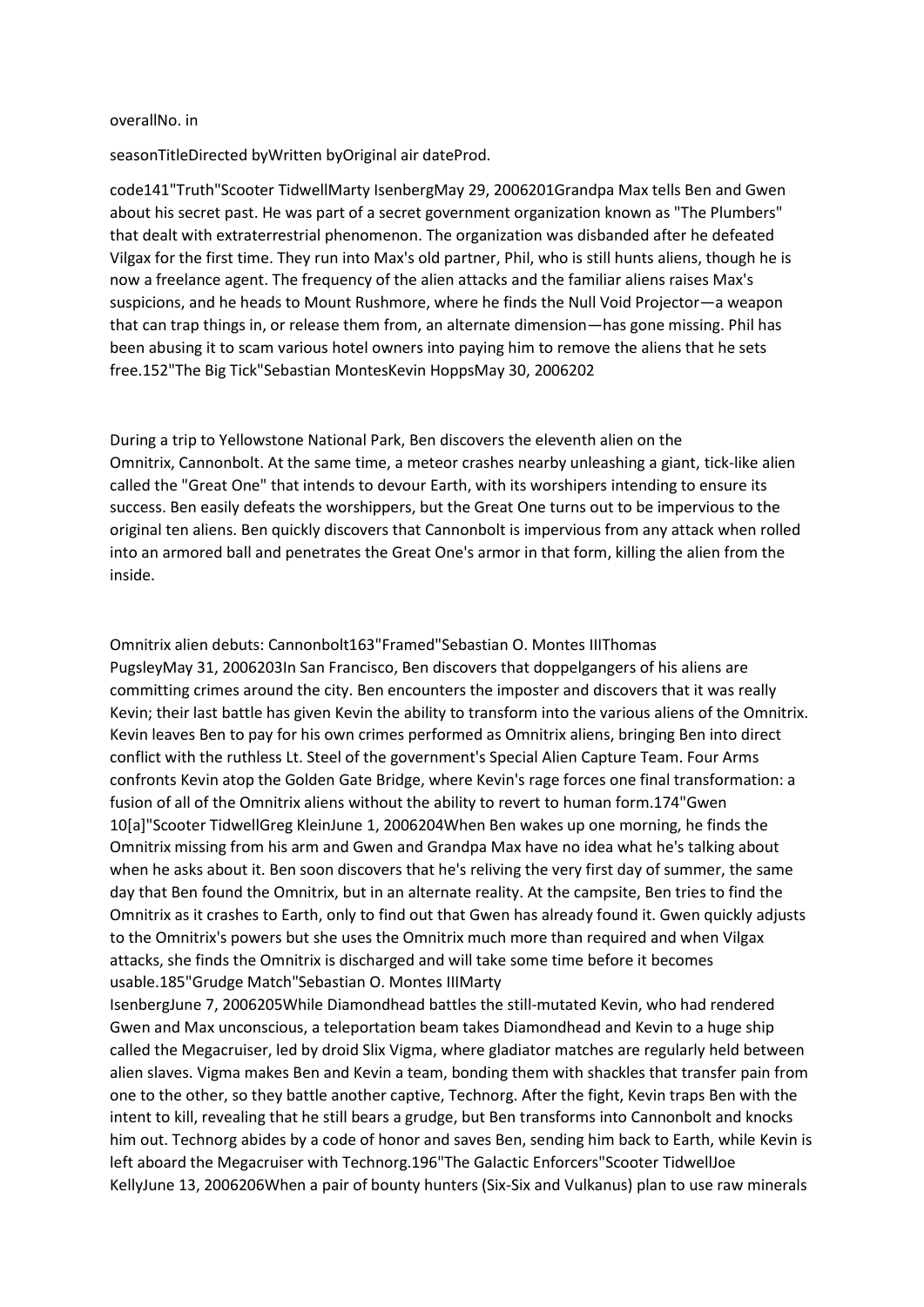to build a devastating bomb, Ben joins a group of alien super heroes, the Galactic Enforcers to stop them. However, all is not well with the new group, as a small gift of Ben's chocolate weakens the group's leader, Ultimos, which causes his second, Synaptak, to take the lead in order to try showing Ben up. However, the Enforcers tactics involving 'commanding presence' backfire on them, and nearly getting group member Tini hurt in the process. However, after Ben goads Synaptak into rescuing Tini from a landslide, Ben and the Enforcers put aside their differences to finally arrest the bounty hunters.207"Camp Fear"Sebastian O. Montes IIIMarty IsenbergJune 21, 2006208

Distracted by Ben and Gwen quarreling, Max almost hits a young camper named Gilbert on the road. They take the boy back to his camp, Camp Opinicon, only to find no one there. As they investigate the premises, they find two more children, twins named Andy and Mandy, who are hiding from something that caused the camp to become deserted. Max is captured by tendrils while he investigates, prompting Ben and Gwen to split up. While Gwen leads the campers to safety from fungal mutants, Ben attempts two failed rescue missions, getting captured on the second. In trying to escape, Ben unlocks a new alien form, a plant-like alien named Wildvine.

Omnitrix alien debuts: Wildvine218"Ultimate Weapon"Scooter TidwellJeff HareJuly 6, 2006207Max's Plumber equipment detects that an ancient mask had been unearthed. This quickly triggers a change in Max's attitude; he claims that this artifact would lead to the most powerful weapon ever designed, and that he should retrieve it before it falls into the wrong hands. Max immediately becomes more impatient, worse-tempered, and far stricter. Upon retrieving the mask, the Tennysons come into conflict with The Organization, now called the Forever Knights, who want to find the weapon themselves. The Tennysons end up with the mask after a struggle and use it to find the ultimate weapon, the Sword of Ekchuah, inside of a Mayan pyramid.229"Tough Luck"Scooter TidwellSteven T. SeagleJuly 12, 2006209Gwen dons her Lucky Girl costume again upon finding the mystical Keystone of Bezel at a convention in Las Vegas. Rather than extremely good luck, the Keystone greatly strengthens all of Gwen's natural abilities to superhuman levels tenfold and granting her superhuman agility, enhanced reflexes, and durability. At the same time, Hex has been busted out of prison by his niece, Charmcaster, and seeks to use the keystone to restore the destroyed charms. Charmcaster tricks Gwen into trusting her so that she could easily take the Keystone and give it to Hex.2310"They Lurk Below"Sebastian O. Montes IIIThomas Pugsley and Greg KleinJuly 18, 2006210The family ride a jet belonging to Grandpa Max's old friend, Donovan Grand Smith, who owns an underwater resort. At the entrance, they receive a warm welcome from Donovan himself, though they also meet with his grandson, Edwin, who doesn't seem to be excited about their guests. When Edwin, Ben, and Gwen enter the Undersea Manta Ray, a giant submarine, they encounter strange aliens that threaten to destroy the whole resort. While the kids find a way to cooperate with each other to find the source, the aliens want to retrieve as it turns out that it was a piece of their technology.2411"Ghostfreaked Out"Sebastian O. Montes IIIThomas PugsleyJuly 25, 2006212Ben has been having strange nightmares about Ghostfreak. During a tour of an academy school Gwen wishes to attend, Ben sees and hears Ghostfreak everywhere. When Frightwig, Acid Breath, and Thumbskull show up, Ben activates his Omnitrix; however, it transforms him into Ghostfreak. After a vicious battle, during which Ben is clearly no longer in control, Ghostfreak escapes from the Omnitrix. Ghostfreak removes his second layer of skin in order to possess Ben, revealing a horrifying creature underneath, and he scares the circus trio into working for him as he schemes to possess Ben and gain control of the Omnitrix.2512"Dr. Animo and the Mutant Ray"Scooter TidwellDuncan RouleauAugust 25, 2006211When Ben tries to take apart the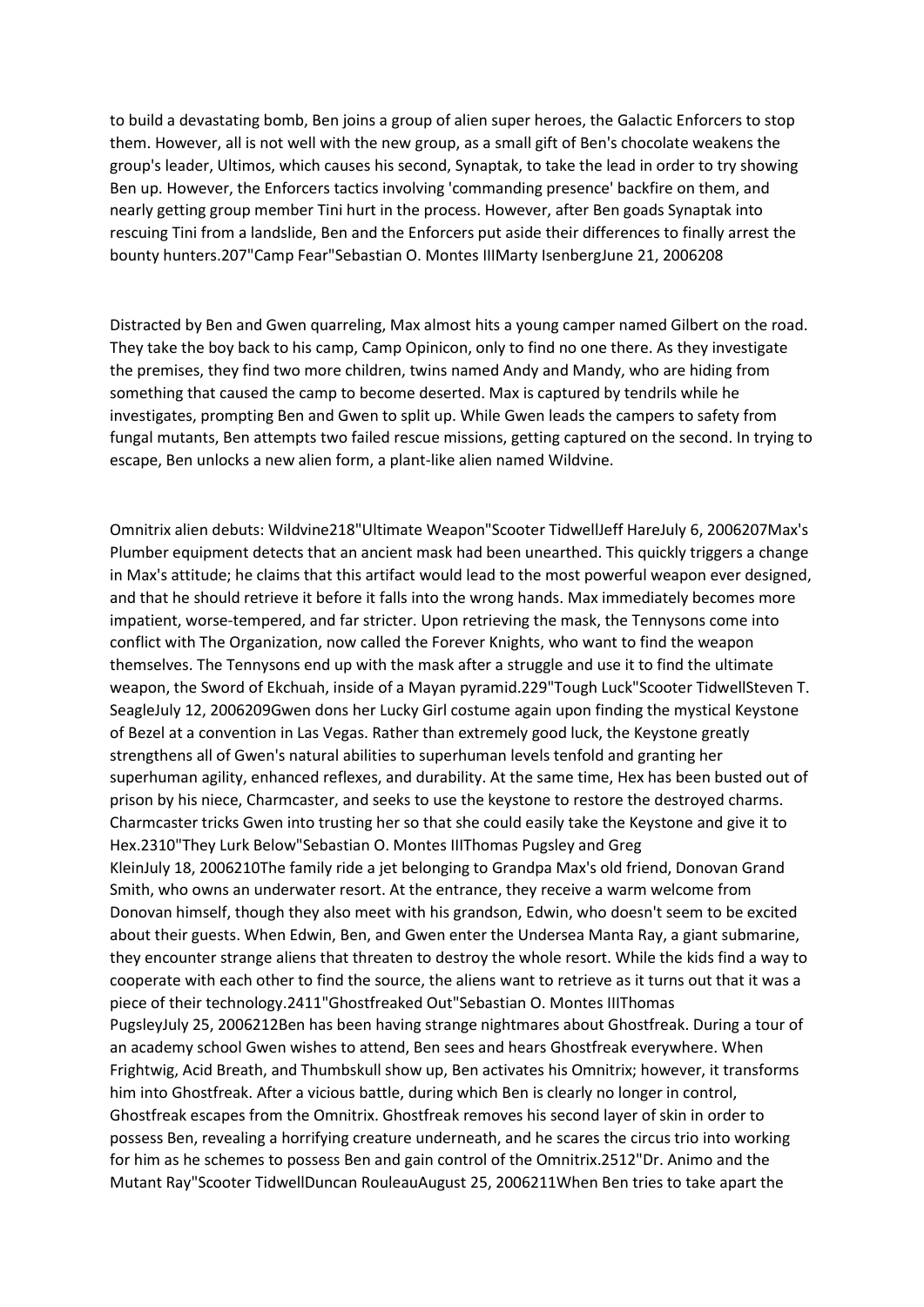Omnitrix to see how it works, he ends up breaking off its face and causing weird combinations of his alien forms when he transforms. Additionally, the broken piece begins mutating the smaller creatures it comes into contact with. Meanwhile, Dr. Animo escapes from prison and, during a battle with Ben, finds the broken piece of the Omnitrix. Using it, he is able to complete his large-scale Transmodulator, giving him the power to mutate the entire planet in a single shot.2613"Back with a Vengeance"Sebastian O. Montes IIIMarty IsenbergOctober 9, 2006213Ben accidentally figures out the master-control of the Omnitrix, allowing him to become any alien just by thinking about it at will. Elsewhere, Kevin had assumed control of the Megacruiser and he locates and revives Vilgax, who realizes the nature of Kevin's mutation and decides that he may be of use. Kevin and Vilgax locate Ben and fight until Max attempts to trap the enemies in the Null Void dimension; however, Ben gets pulled in as well and ends up continuing his battle in another realm, so Gwen enters the Null Void in order to retrieve Ben.

Season 3 (2006–07)Edit

No.

overallNo. in

seasonTitleDirected byWritten byOriginal air dateProd.

code271"Ben 10,000"Sebastian O. Montes IIIGreg WeismanNovember 25, 2006302

As Ben and Gwen are planning Max's birthday, a mysterious stranger appears out of nowhere and kidnaps her, so Ben follows her into a strange portal as XLR8. When the dust settles, Ben suddenly realizes he is twenty years later in the future, where humans and aliens live peacefully. Ben then learns that Gwen's captor is her own thirty-year-old future self, and a master sorceress to boot. Gwendolyn reveals that the current Ben, called Ben 10,000, is now a world-renowned hero with ten thousand different alien forms at his disposal. But, upon meeting his future self, Ben realizes that the future Ben is all business and just can't relax and have fun, not even for his own family.

Omnitrix alien debuts: (by Ben 10,000) Spitter, Buzzshock, Arctiguana282"Midnight Madness"Scooter TidwellMarty IsenbergDecember 2, 2006301While visiting a mega-mall, Ben and Gwen watch a hypnotist perform. Gwen volunteers Ben as a test subject, and the host, Sublimino, successfully hypnotizes him. When asked to act like an alien, Ben naturally turns to the Omnitrix and almost changes in front of the audience. Even though he is stopped by Gwen, the trouble doesn't end there. Sublimino is able to use those he hypnotizes to commit crimes in their dream state, and the alien-equipped Ben proves to be the perfect accomplice.293"A Change of Face"Scooter TidwellThomas Pugsley and Greg KleinDecember 9, 2006303While Ben and family are visiting Salem, Massachusetts, Charmcaster attacks in an attempt to magically switch bodies with Ben to attain the great powers of the Omnitrix but Gwen interferes, causing Charmcaster to switch with her instead. Gwen is punched out by Charmcaster before she can explain anything, and is then arrested and sent to juvie. Charmcaster stays with the unaware Ben and Max and tries to cook up another bodytransference spell but Gwen escapes from juvie and returns, convincing Ben of the truth before Charmcaster tries again. However, Charmcaster manages to swap their bodies once more, ending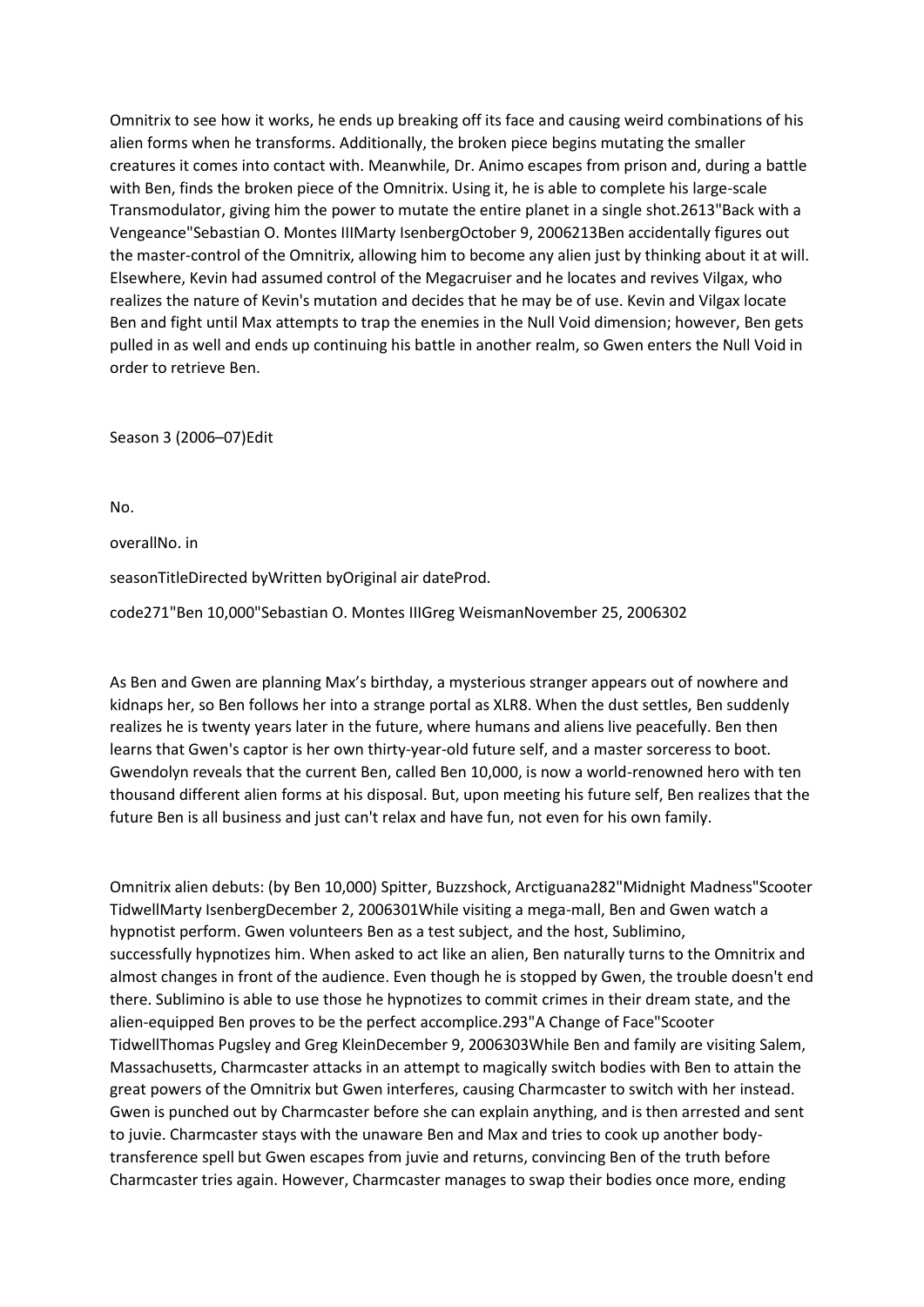with Charmcaster in her true body while Gwen and Ben have switched.304"Merry Christmas"Sebastian O. Montes IIIDuncan RouleauDecember 11, 2006304Ben, Grandpa Max, and Gwen come upon a bizarre Christmas village run by a Christmas-obsessed man (Mr. Jingles) who thinks Grandpa Max is Santa Claus and proceeds to trap him. As Ben and Gwen explore, they learn about a strange curse on the village from one of its few disloyal elves, including one, who happens to be the son of the Christmas-obsessed man. The village was frozen at Christmas, in the 1930s. But when Ben delivers all the gifts that had been made, time catches up to the village instantly.315"Benwolf"Alex SotoJames PhillipsFebruary 17, 2007305

During a visit to New Mexico, Ben falls in love with a Native American girl named Kai Green while a wolf-like creature appears in a flash of purple lightning. Kai's grandfather, Wes, an old friend of Max, believes it to be a Yenaldooshi, or Navajo werewolf. Wildvine fights the creature, but it bites Wildvine's root just before Ben returns to normal. It nearly kills Ben as a human, but he is spared when the wolf accidentally scratches the Omnitrix rather than Ben himself. Afterwards, Ben begins transforming into a werewolf himself, presumably an effect of the bite. However, the group discover that the werewolf is an alien. By scratching the Omnitrix, it added its own DNA to the Omnitrix, which was gradually shifting Ben into Blitzwolfer.

Omnitrix alien debuts: Blitzwolfer (note: until its sequel series Ben 10: Omniverse, the alien was known as Benwolf).326"Game Over"Scooter TidwellMarty IsenbergFebruary 24, 2007306Ben and Gwen are playing the Sumo Slammer video game and Gwen is beating Ben at it. Ben turns into Upgrade and merges with the computer so he can lower Gwen's score. As Gwen tries to get Ben out, lightning hits the van and zaps them both into the game. They realize that all of the aliens in the Omnitrix are unavailable and they have to collect tokens in order to activate certain ones. They progress through the levels in order to get the Upgrade token and allow them to leave the game, but the villain of the game hears them and wants to use the Upgrade token to leave the game and take over the real world.337"Super Alien Hero Buddy Adventures"Scooter TidwellMarty IsenbergFebruary 24, 2007308When a television show called Super Alien Hero Buddy Adventures shows up, Ben gets angry and demands credit since it stars corny cartoon versions of Fourarms, Heatblast, and Wildmutt. Furthermore, it has replaced his favorite show, Kangaroo Commando. It just so happens Ben and Gwen are visiting Planetary Studios at the time, so he tries to confront the producer about it. Meanwhile, strange accidents begin occurring around the actor who plays The Commando, conveniently allowing the actor to save the day. The Commando suspects that the artist producing the cartoon, Tim Dean, is responsible, but Gwen suspects foul play on the Commando's part.348"Under Wraps"Sebastian O. Montes IIIGreg WeismanMarch 10, 2007309In order to teach Ben and Gwen the value of hard work, Grandpa Max takes them to a farm. However, Todd, a son of a farmhand named Joan Maple-wood tells Ben and Gwen of a mysterious mummy that had recently arrived in a flash of purple lightning that sparks their curiosity. The two of them find it digging for a strange stone, but it attacks them as soon as they see it. XLR8 fights it to no avail, but the alien mummy flees in the confusion. Max discovers that the strange rock is an unstable energized mineral called "Corrodium," which causes severe mutation in earthly organisms if exposed.359"The Unnaturals"Scooter TidwellMarty IsenbergMarch 17, 2007310Ben goes to see his favorite Little League team. Unfortunately, who should be on his team but his rivals, JT and Cash. He discovers that their opponents, the Squires, are robots. He cheats for his own team, but it works against them when the robots try to kidnap people on the team who appeared to be experts due to Ben's help. While attempting a rescue, Ben discovers that the robots plans are to replace the President of the United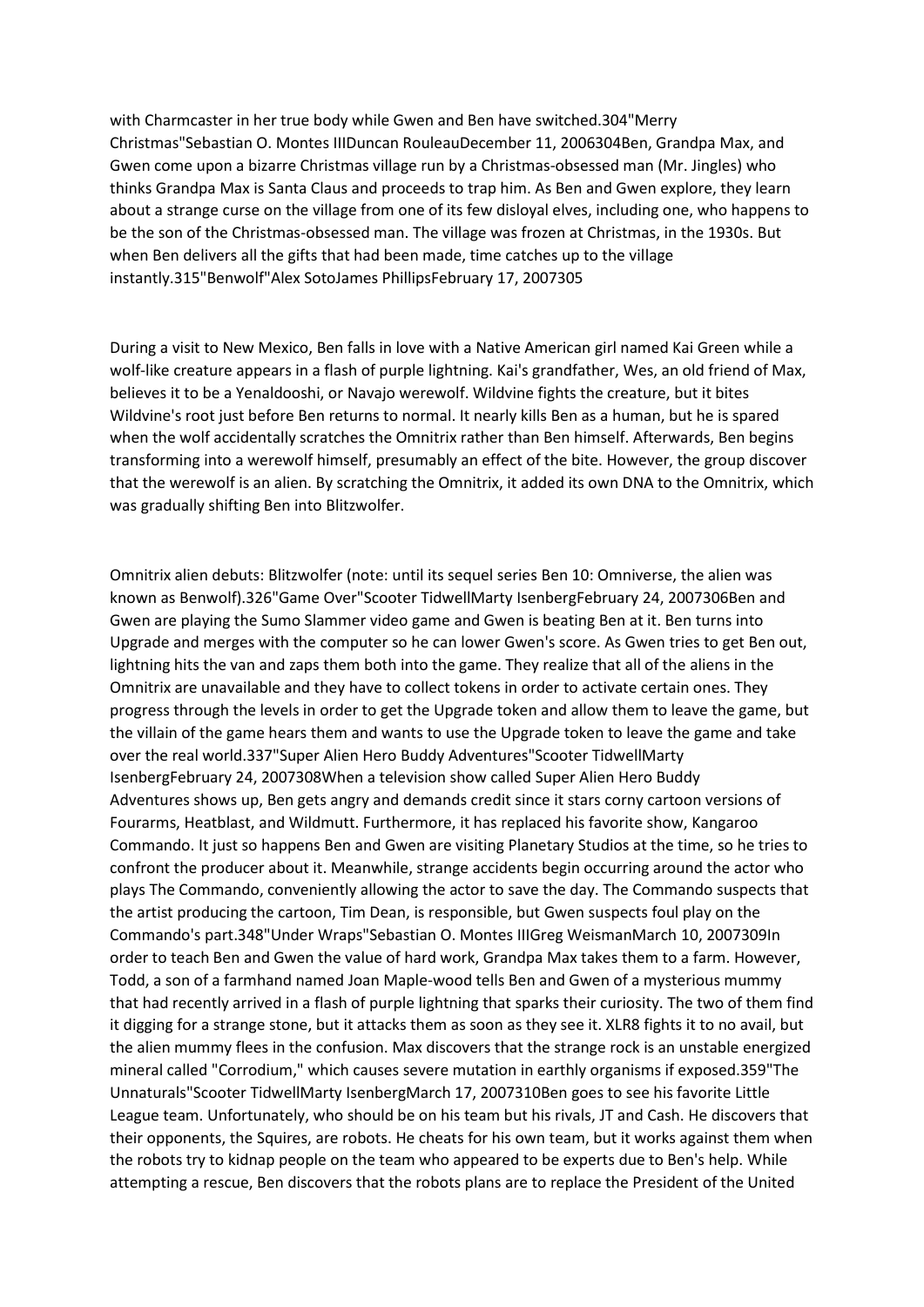States, who had also been watching the game. After the Tennysons save the President and leave, Enoch appears, revealing the plan to be his own. He vows that the Tennysons will pay with their lives.3610"Monster Weather"Sebastian O. Montes IIIThomas Pugsley and Greg KleinMarch 24, 2007307Grandpa Max takes Gwen and Ben to a music festival in Chicago to see his favorite old time band, Shag Carpeting, but the event is interrupted by a weather-controlling robot called S.A.M. Ben uses Four Arms to send shockwaves to the robot, eventually destroying him.3711"The Return"Scooter TidwellThomas Pugsley and Greg KleinApril 7, 2007312

A shuttle launch at NASA is interrupted by a purple lightning storm, which attracts the attention of the Tennysons, who hope to discover the origin of the alien werewolf and mummy. While at NASA, Ben runs into an ill-tempered scientist by the name of Dr. Viktor. Surveillance tapes associate him with the purple lightning storm, and he is quickly shown to be in cahoots with the two creatures. The Tennysons encounter the creatures again, in addition to Doctor Viktor in his true form and, following a losing battle, they split up: Max and Gwen board the space shuttle that Viktor launches, and Ben as XLR8 follows Vicktor, who revives his master and commander, who to Ben's horror is revealed to be Ghostfreak.

Omnitrix alien debuts: Snare-oh (note: until its sequel series Ben 10:Omniverse, the alien was known as Benmummy).3812"Be Afraid of the Dark"Sebastian O. Montes IIIMarty IsenbergApril 14, 2007313

Ben transforms into Grey Matter to escape from Ghostfreak and Viktor. He is able to discern Ghostfreak's plan from a computer terminal: using the corrodium to amplify the power source of the orbiting space station, in conjunction with the device the alien werewolf built in New Mexico, Ghostfreak is intent on covering the daylight side of the Earth in a corrodium shield. This will not only mutate Earth's population, but it will also block out the sun, giving Ghostfreak a world of eternal darkness to rule over. Ben uses Upgrade to create a makeshift rocket to get to the space station, which Vicktor clings to so that he might also get to the station, while Max and Gwen fight the mummy aboard the space center and attempt to thwart Ghostfreak's plan from there.

Omnitrix alien debuts: Frankenstrike (note: until its sequel series Ben 10:Omniverse, the alien was known as Benvicktor).3913"The Visitor"Alex SotoThomas Pugsley and Greg KleinApril 21, 2007311

A female alien named Xylene locates the Omnitrix and attacks Ben, under the impression that he had stolen it but when Max comes to defend, the two recognize each other as old comrades and sweethearts. Xylene and Max reminisce later that night, which indicates they had been in quite a romantic relationship during Max's early Plumber days. Xylene reveals that she was the commander of the ship bringing the Omnitrix to Earth when Vilgax attacked it, and that she had intended to send it to Max; Ben received the Omnitrix by accident. One of Vilgax's remaining drones attacks and captures Max, so Ben and Xylene reluctantly team up to save him and Xylene unlocks Upchuck to defeat the drone.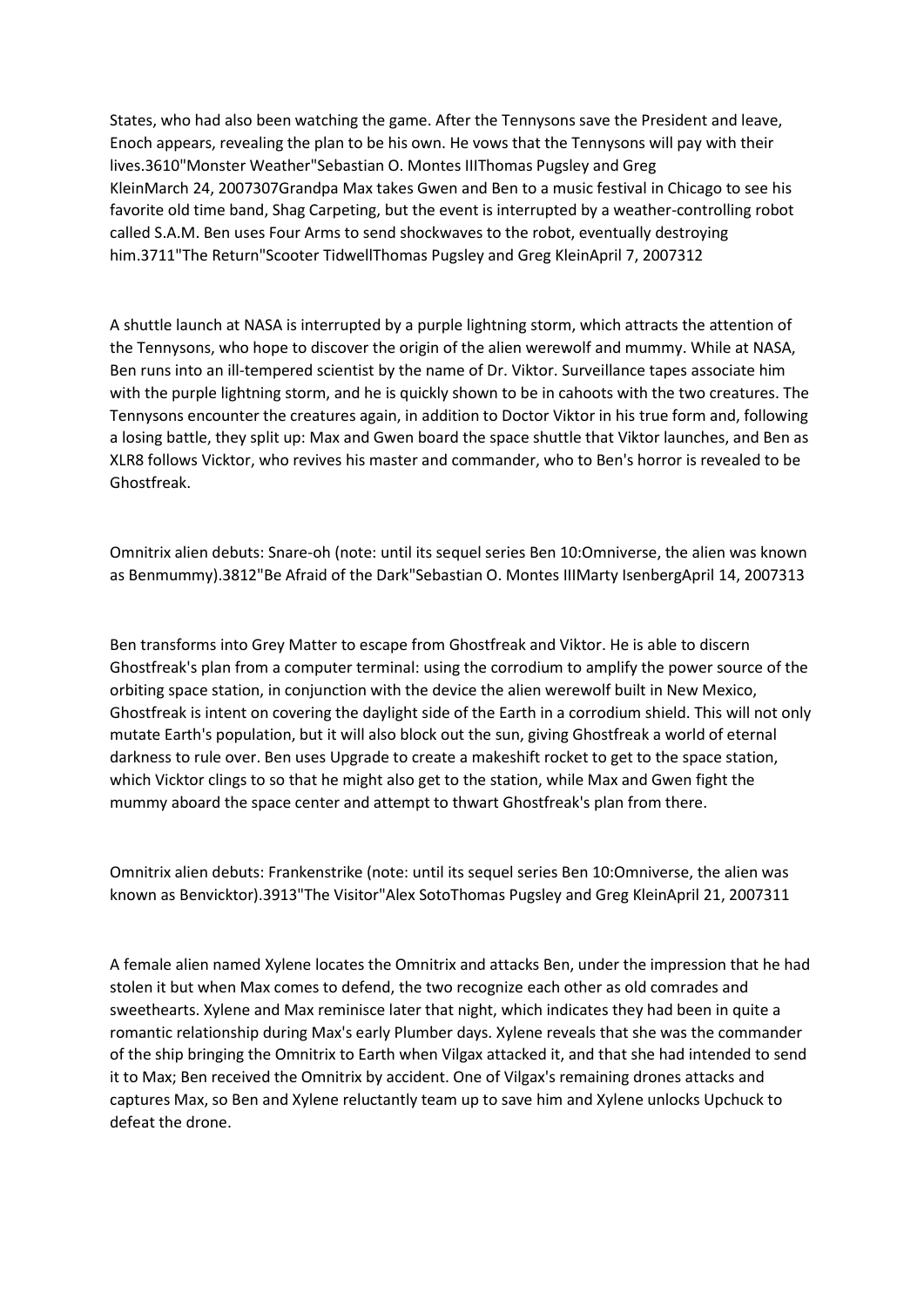Omnitrix alien debuts: Perk Upchuck

Season 4 (2007–08)Edit

No.

overallNo. in

seasonTitleDirected byWritten byOriginal air dateProd.

code401"Perfect Day"Scooter TidwellMichael JelenicJuly 14, 2007404Ben seems to be having a perfect day but when another Gwen and Grandpa Max show up, he discovers that Enoch and the Forever Knights have trapped him in a dream world while they attempt to remove the Omnitrix from his wrist. Revealed, Enoch turns the dream into a "nightmare", which is Ben's school. After managing to take control of the dream and escape, Ben traps Enoch in his own dream world. Once the Tennysons leave, another Forever Knight, the "Forever King", decides to leave Enoch in the machine as punishment for his past failures.412"Divided We Stand"Scooter TidwellMarty IsenbergJuly 19, 2007405

Dr. Animo has just escaped from prison with the help of a mutated seagull, plotting to get revenge on Ben once again, who is at the beach with Gwen and Max. Ben is being impulsive as no one will play with him, until he is confronted by Animo's seagull. During the fight, Ben discovers a new alien on the Omnitrix, Ditto, who has the power to multiply at will. Ben manages to drive of the seagull and enjoys playing as his multiple Ditto copies. However, one of Ben's Ditto clones is captured by Animo himself, in hopes of exploiting his alien DNA for his own evil purposes.

Omnitrix alien debuts: Ditto423"Don't Drink the Water"Scooter TidwellMarty Isenberg, Greg Klein, and Thomas PugsleyJuly 26, 2007406Growing weak with old age, Hex is seeking out something to make him stay young. At the same time, Max is having difficulties with his aging body, so he decides to impress his grand-kids at a fair to show them he's not as elderly as he seems. At the dunking game Max challenged them to, he and Ben both get splashed, unaware that the water is from the Fountain of Youth. Max regresses into a ten-year-old while Ben becomes a four-year-old. Hex manages to force the booth's owner, Hector, into revealing the location of the fountain as he is its guardian, having been charged to do so by Juan Ponce de León 400 years previously.434"Big Fat Alien Wedding"Sebastian O. Montes IIIEugene SonAugust 2, 2007407Ben, Gwen, and Grandpa Max attend a family wedding for Max's nephew Joel and his bride-to-be, Camille. Before the day of the wedding, Ben interrupts a mud alien's attempt to sabotage the wedding. Ben defeats the sludge alien as Cannonbolt but finds the groom's parents pointing rifles at him soon after. He escapes with Gwen's help, and Max explains that the groom's side of the family are all Plumbers, while the bride's side are all mud-like aliens, called "Sludge-puppies", which the Plumbers were sworn enemies with until Joel and Camille met and forged a romance, which makes the wedding a truce. However, during a dinner time with the families, they are confronted by Camille's ex-boyfriend.444546567"Ben 10: Secret of the Omnitrix[b]"Sebastian Montes and Scooter TidwellGreg Klein and Thomas PugsleyAugust 10, 2007401402403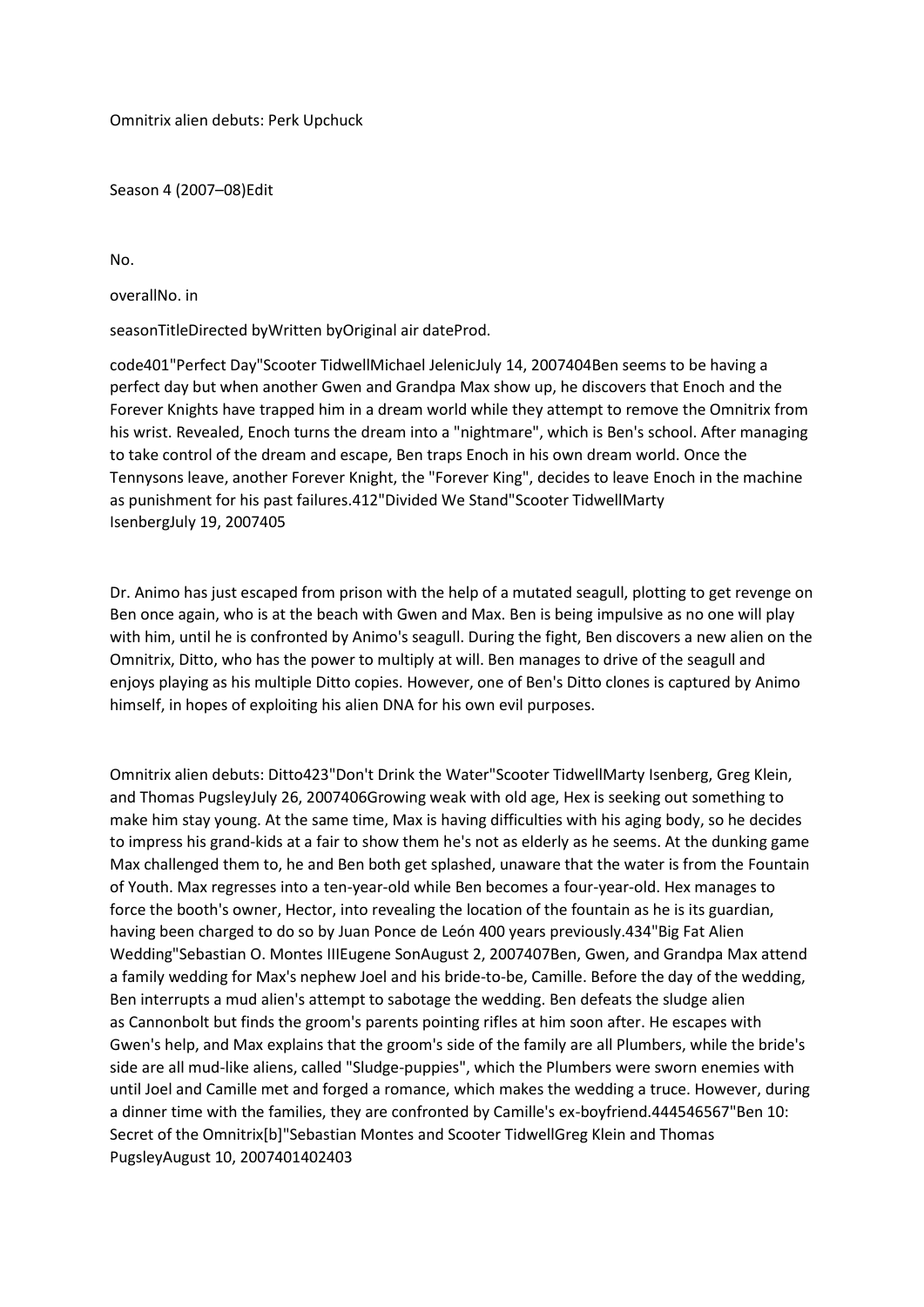During a battle with Dr. Animo, the Omnitrix is accidentally set to self-destruct. In order to stop it, Ben, Gwen, and Tetrax travel across space to track down the Omnitrix's creator, Azmuth.

Omnitrix alien debuts: Way Big478"Ben 4 Good Buddy"Scooter TidwellAmy WolframSeptember 22, 2007408While traveling through a desert, the Tennysons encounter a group of modern-day pirates called the Road Crew attempting to hijack the deluxe RV of Laurence Wainwright. After stopping the Road Crew, the family makes a pit stop and Ben and Gwen start to complain about how the Rust Bucket doesn't work right and isn't nearly as luxurious as Laurence's RV. Shortly afterwards the Road Crew returns and steals the Rust Bucket. While Grandpa Max tries desperately to track down the Rust Bucket, the Road Crew give it a makeover for use in their plans.489"Ready to Rumble"Scooter TidwellEugene SonSeptember 29, 2007409After seemingly damaging Gwen's new laptop, Ben enters a mutant wrestling competition as Four Arms to earn some money to replace it, becoming an instant celebrity. During the tournament, he fights a pair of mutant brothers who owe a mob boss a large sum of money in order to save their farm. They entered the competition in order to pay off their debt, which Ben doesn't learn about until after defeating them. After learning the truth, Ben goes with them to save their mother, who is being held by the gang as "collateral damage".4910"Ken 10[a]"Sebastian O. Montes IIIGreg WeismanOctober 6, 2007410Thirty two years later in a possible future, Ben's son Kenny is celebrating his tenth birthday, and to commemorate the occasion Ben gives him an Omnitrix of his very own. Kenny soon befriends a boy named Devlin, and the same night Ben's old foe Kevin 11 attacks their home looking for the Null Void chamber. Unable to locate the chamber, he retreats. Kenny becomes angry at his father for not telling him or letting him fight Kevin and endeavors to find the chamber with Devlin. When they find it, Devlin mutates into Kevin's mutant form revealing he was the real attacker from the previous night, and activates the chamber, releasing the real Kevin, who is Devlin's father and reveals he absorbed more alien abilities while imprisoned and mutates into a new form, "Kevin 11,000".5011"Ben 10 vs. The Negative 10: Part 1"Scooter TidwellThomas Pugsley and Greg KleinMarch 9, 2008411The Tennysons pick up the grandson of another Plumber named Cooper, who is hitching a ride home with them. Meanwhile, a Plumber base at Fort Knox is robbed by the Circus Freaks and Sublimino. By the time the Tennysons find out, they are too late to help. They soon learn of a second robbery, this one run by Rojo (having gained a new cybernetic suit), Animo, Clancy (mutated into an insect), and Charmcaster. Max discovers that they are searching for the keys to the "Sub Energy", an extremely potent sub-atomic power source given to the Plumbers by an alien race. They lose the keys to the villains, and attempt to rout them at the Mount Rushmore base, where the Sub Energy is stored. However, they find that the Forever King, joined by a subordinate and the villains that raided the earlier bases, has beaten them to it.5112"Ben 10 vs. The Negative 10: Part 2"Scooter TidwellThomas Pugsley and Greg KleinMarch 9, 2008412

Ben, Gwen, and Max, along with Cooper, use the Plumbers' Mount Rushmore installation to mount a final stand against the Forever King's forces. Max discovers that the Forever King was once a plumber named Driscoll who was kicked out after hoarding alien technology. Despite their best efforts, they are unable to keep Driscoll from obtaining the Sub-Energy. Driscoll uses the sub-energy to tremendously increase his armored suit and battles Ben, who is able to use Upchuck to digest the power source and destroy it safely.